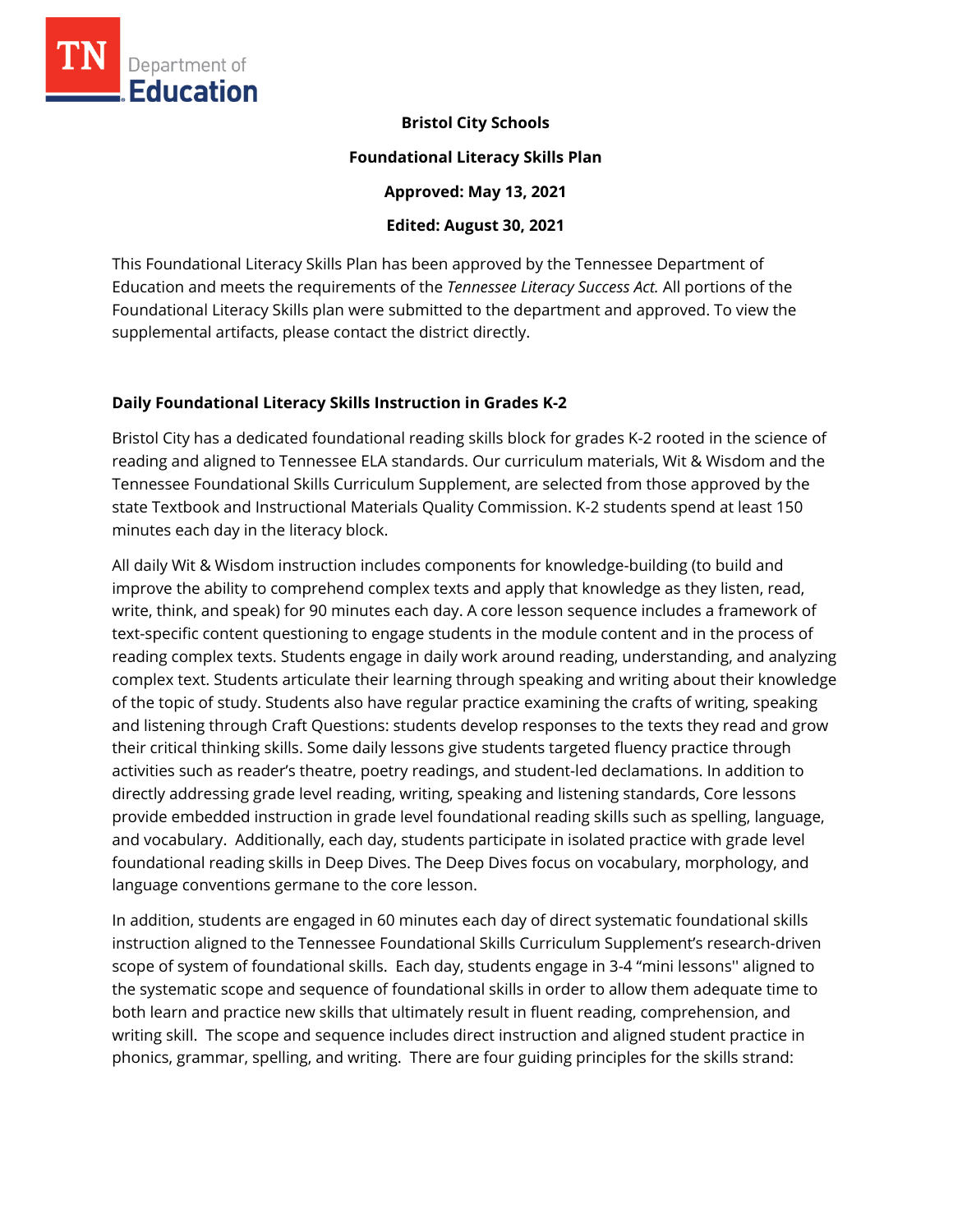Explicit Phonics: Explicit, systematic phonics instruction is a more effective way to teach decoding than "whole language" or whole word methods

Synthetic Phonics: Synthetic phonics (or linguistic phonics), in which instruction is oriented from sound to letter, is an especially powerful way to teach phonics.

Repeated Oral Practice: Repeated oral practice and oral reading are proven methods of improving fluency.

Intensive Practice: Intensive practice with skills-aligned texts is essential in order to build reliability and automaticity in reading

Additionally, TNFSCS engages students in ongoing reading fluency and comprehension practice with decodable readers aligned to the skills students are learning, to meaning from text and to produce the written word. These readers increase in length and complexity as students develop their reading and spelling skills.

## **Daily Foundational Literacy Skills Instruction in Grades 3-5**

Bristol City has an integrated literacy block for grades 3-5 anchored in the science of reading and aligned to Tennessee ELA standards. Our curriculum materials in Grades 3-5, Wit & Wisdom, are selected from those approved by the state Textbook and Instructional Materials Quality Commission. During the integrated ELA block that meets an evidence-based approach to applying foundational skills within daily lessons, our students receive a total of 90 minutes of core ELA instruction each day. Although the daily routine is not the same each day, all daily instruction includes components for knowledge-building (to build and improve the ability to comprehend complex texts and apply that knowledge as they listen, read, write, think, and speak) for about 60 minutes per day and foundational skills instruction for 30 minutes per day that includes fluency, grammar, morphology, and spelling. The fluency, vocabulary, and morphology skills are not taught in isolation, but are embedded within the lesson to ensure continuity, cohesion, and connection.

A core lesson sequence in grades 3-5 Wit & Wisdom includes a framework of text-specific content questioning to engage students in the module content and in the process of reading complex texts. Students engage in daily work around reading, understanding, and analyzing complex text. Students articulate their learning through speaking and writing about their knowledge of the topic of study. Students also have regular practice examining the crafts of writing, speaking and listening through Craft Questions: students develop responses to the texts they read and grow their critical thinking skills. Some daily lessons give students targeted fluency practice through activities such as reader's theatre, poetry readings, and student-led declamations. In addition to directly addressing grade level reading, writing, speaking and listening standards, Core lessons provide embedded instruction in grade level foundational reading skills such as spelling, language, and vocabulary. Additionally, each day, students participate in isolated practice with grade level foundational reading skills in Deep Dives. The Deep Dives focus on vocabulary, morphology, and language conventions germane to the core lesson. Grades 3-5 foundational skills instruction is embedded in all aspects of this 90-minute block and is dedicated to developing students' holistic literacy approach to fluency, vocabulary, and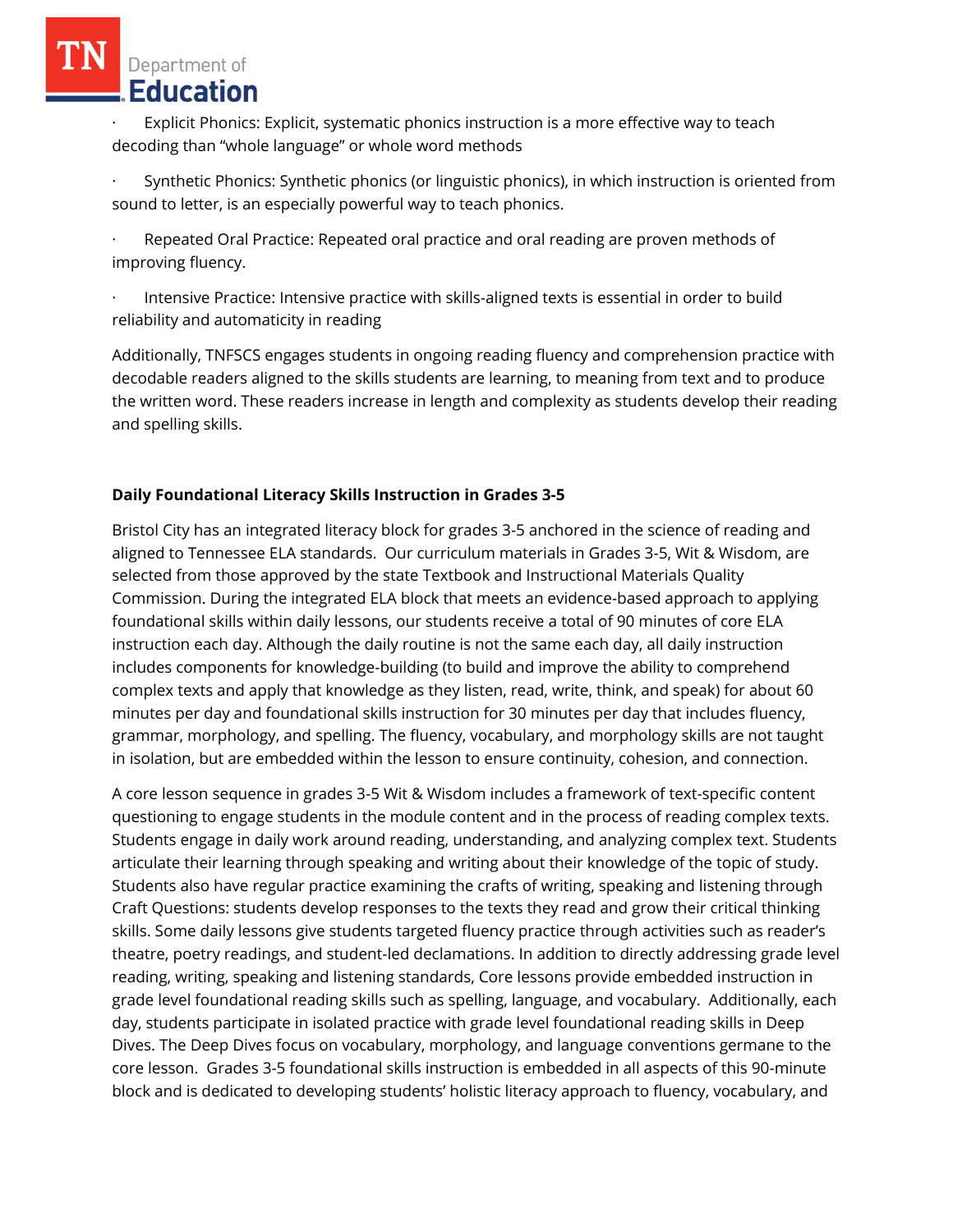comprehension coherently as recommended by research. In addition, third grade will have an added 45 minutes of foundational instruction using the Tennessee Foundational Skills Curriculum Supplement during the 2021-22 school year.

## **Approved Instructional Materials for Grades K-2**

Approved waiver for other materials

### **Approved Instructional Materials for Grades 3-5**

Great Minds - 3-5 Wit and Wisdom

### **Additional Information about Instructional Materials**

Our district has adopted an approved curriculum for ELA instruction; however, we have chosen to supplement in several ways. Our district uses the Tennessee Foundational Skills Curriculum Supplement to further address foundational skills in daily instruction in K-2. This supplement allows us to focus more deeply on the phonological awareness and advanced phonemic awareness skills that are crucial for success all the way through second grade.

## **Universal Reading Screener for Grades K-5. This screener complies with RTI<sup>2</sup>and Say Dyslexia requirements.**

Tennessee Universal Reading Screener (Grades K-3) and STAR Literacy (Grades 4-8)

### **Intervention Structure and Supports**

In the fall, students are given a universal screener STAR to determine which students have a significant reading deficiency or are "at-risk". Our grade-level teachers and principals review universal screener data to determine which students score between the 0-25th percentile. Those students demonstrating need are classified as in need of Tier II or Tier III instruction. Students classified as Tier II or Tier III are given a diagnostic assessment to determine specific deficits in order to best assign students to a small group with an intervention that will narrow skill gaps. Students receive daily, small-group intervention for at least 45 minutes in their area of greatest deficit.

We have research-based options for reading intervention support available to our students who are "at-risk" and/or who have been identified with a significant reading deficiency. Our recently adopted ELA curriculum, TNFSCS, contains an assessment and remediation guide in which teachers can find activities that directly address targeted skill gaps. They can tailor this to the needs of their RTI group of students. Data teams meet every 4 ½ weeks to determine if a change in the intervention or the person providing the intervention is warranted. The data team also looks at other variables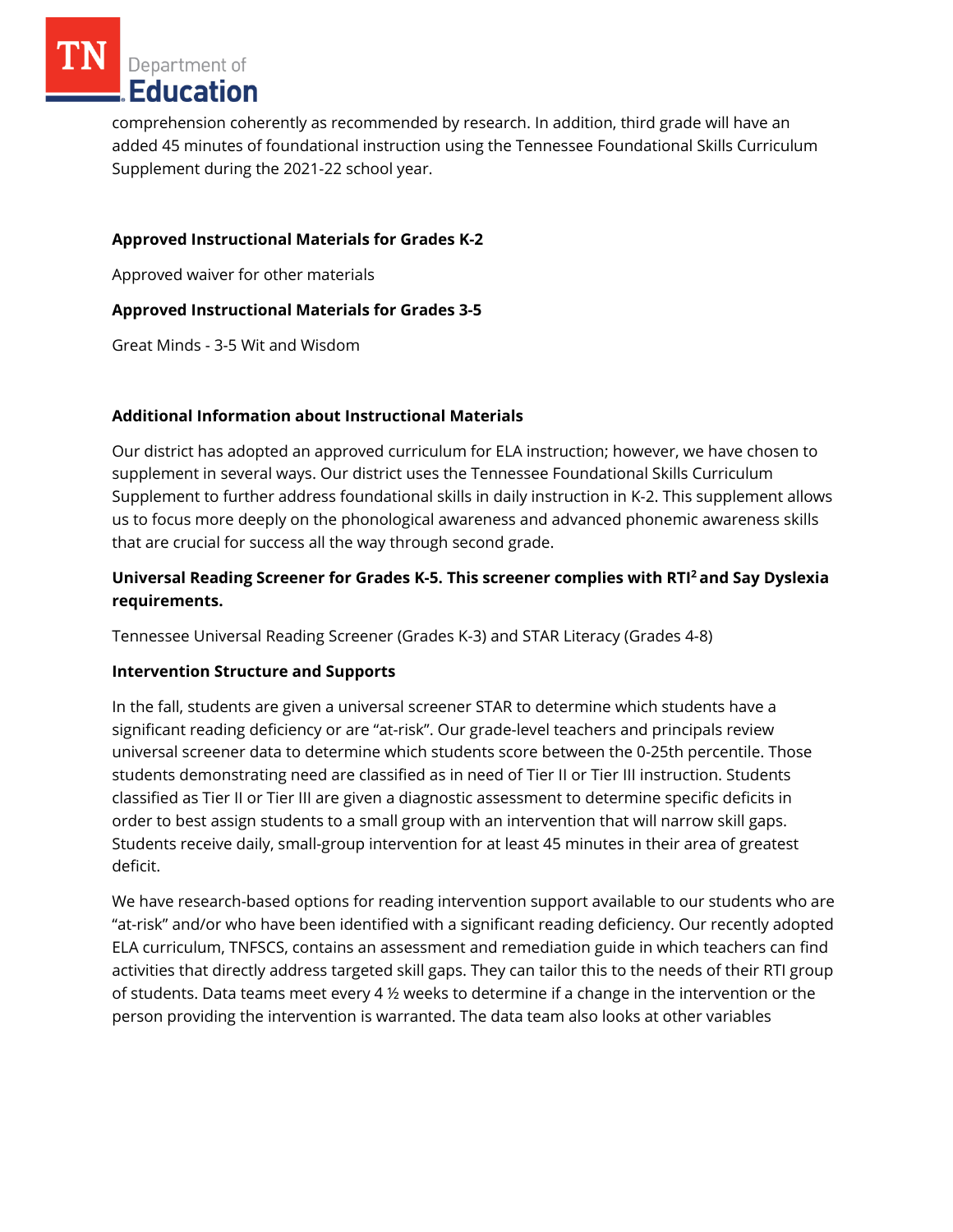(attendance, engagement) as part of the decision-making process before a change is made to the programming or provider.

Our students receive explicit instruction in their area of deficit in small groups using research-based materials and strategies. These students are also screened using additional survey level assessments to determine if they have characteristics of dyslexia. Students who do demonstrate those characteristics receive intensive intervention as outlined in the Say Dyslexia Law using programs that meet the law's requirements. Our district notifies families of students who demonstrate characteristics of dyslexia.

Intervention takes place daily during a grade-level time in the master schedule just for RTI. When students are in their RTI groups, they work on activities and assignments that make them stronger in that skill. For example, students who need instruction in comprehension may read a new text and answer scaffolded questions, all related to the knowledge-building unit they are studying in Tier I instruction.

Additional Information about the CKLA Assessment & Remediation Guide:

Specific to grades K-2, the CKLA Assessment and Remediation Guide (ARG) provides multiple additional resources for teachers to use as they support students on their path to mastery of gradelevel foundational skills:

· Sample Lessons: Samples of lessons are provided, as well as lesson templates to guide the planning to build lessons that fit the specific needs of individual students or small groups.

· Word/Chaining Lists: The ARG includes words lists and chaining lists that teachers can plan into a lesson for students to use for practicing the mastery of the letter sound correspondences identified as weaknesses.

· Activities for Reteaching: The ARG includes activities to be used for reteaching. All of these activities are engaging and designed to be teacher-facilitated. Though there are worksheets for some activities to support structuring instruction, the focus is to provide students with ongoing support and feedback.

Games for Reinforcement: The ARG includes games for reinforcement. The games are designed to help students apply and practice targeted skills.

· Progress Monitoring Assessments: Resources for progress monitoring are included in the foundational skill strand. The data generated by these assessments can guide and inform instruction for individual student progress. Placement and Student Performance assessments are provided in the Teacher Guides. To supplement these, the ARG provides progress monitoring assessments specific to each skill teachers may be targeting for remediation.

## **Parent Notification Plan/Home Literacy Reports**

Bristol City Schools provide STAR Home Literacy Reports to notify and engage parents and families in their child's literacy progress each time the STAR Universal Screener is administered. All students' parents are provided with the STAR Parent Report after the in the Fall, Winter, and Spring test administration.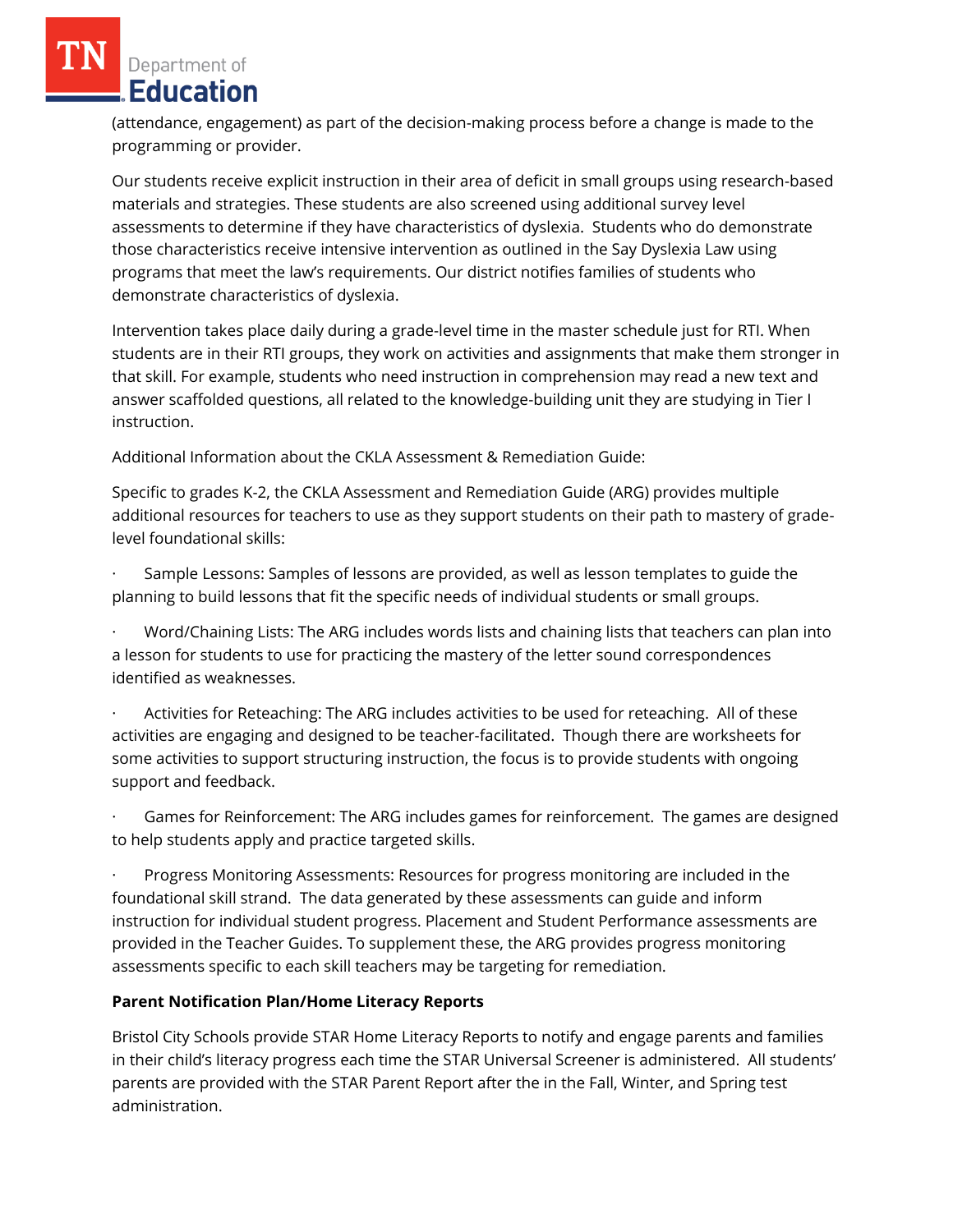Our district notifies parents in grades K-5 if their child is "at-risk" for or has a significant reading deficiency (as evidenced by students scoring in the 0-25th percentile) or demonstrates characteristics of dyslexia. This communication comes immediately after district schools complete the fall universal screening. Students' scores are communicated in parent-friendly language that provides a clear explanation of student skill gaps and the depth and extent of student needs. The parents are told what intervention their student will receive and the amount of time each day the student will receive services. This is coupled with a description of the importance of being able to read by the end of 3rd grade.

The district defines how students are assessed and what a "significant reading deficiency" means. Parents are subsequently notified of their child's progress, or lack of progress, after the first 4  $\frac{1}{2}$ week data team meetings. In the parent notification/communication, data teams note the intervention(s) and any changes being made if the child is not showing sufficient progress as evidenced by progress monitoring and universal screening data as well as recommended activities (that do not require purchased resources) that will support students in the area of deficit (activities are not tailored by child, but tailored by skill deficit generally).

Additionally, the TNFSCS contains parent letters in the younger grades that outline the foundational skills and knowledge domains for the coming week that will inform and equip parents to work with the child. Families can better understand how to support their student(s) through questions about their texts and through an awareness of what foundational skills their child(ren) are learning.

## **Professional Development Plan**

July 2020 - All PK-2 teachers, special education teachers, interventionists, school principals, program assistants, and literacy coaches received training provided by TNTP on an Introduction to Foundational Skills. The goals of this training were to develop expectations for literacy instruction using high-quality materials, develop a familiarity of foundational skills materials, and to provide a foundation to internalize the content and build confidence in lesson delivery. In addition, all K-5 teachers received the initial two day Wit & Wisdom training.

Teachers in our district will participate in the free and optional Reading 360 Early Literacy Training series developed by the Tennessee Department of Education. Our plan for providing PD for all K-5 teachers is as follows:

April 2021 - All K-5 teachers will engage in Week 1 of the Early Literacy Training series, asynchronously. This training will focus on foundational reading development and instruction and is grounded in a phonics-based approach. We will ensure that participating educators earn a completion certificate prior to starting Week 2 work in June.

May 2021 or July 2021 - Our district has registered for a cohort-based, in-person training as Week 2 of the Early Literacy Training series for all teachers in grades Pre-K through fifth. Teachers may choose their in-person Week 2 for May 2021 or July 2021. The participating teachers will also include interventionists, special education teachers and elementary instructional coaches. This week will